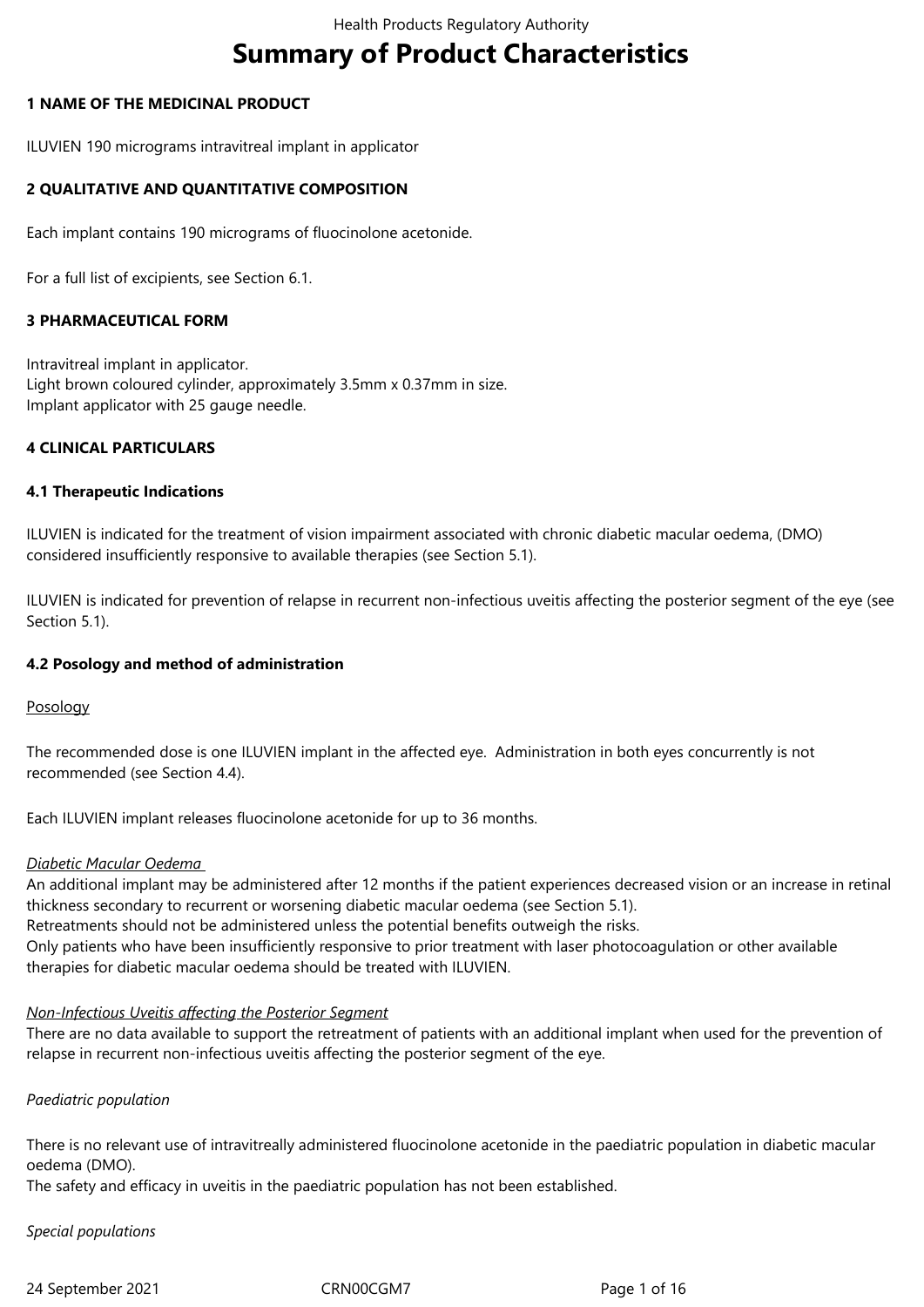No dosage adjustments are necessary in elderly patients, or those with renal or hepatic impairment.

#### Method of administration

FOR INTRAVITREAL USE ONLY.

Treatment with ILUVIEN is for intravitreal use only and should be administered by an ophthalmologist experienced in intravitreal injections. The intravitreal injection procedure should be carried out under controlled aseptic conditions, which include use of sterile gloves, a sterile drape, and a sterile eyelid speculum (or equivalent). Adequate anaesthesia and a broad-spectrum microbicide should be given prior to the injection.

The injection procedure for ILUVIEN is as follows:

1. Preoperative antibiotic drops may be administered at the discretion of the treating ophthalmologist.

2. Just prior to injection, administer topical anaesthesia over the injection site (inferotemporal quadrant recommended) as one drop followed by either a cotton-tipped applicator soaked in anaesthetic or as subconjunctival administration of adequate anaesthesia.

3. Administer 2-3 drops of adequate topical antiseptic into the lower fornix. The lids may be scrubbed with cotton-tipped applicators soaked with an adequate topical antiseptic. Place a sterile lid speculum. Have the subject look up and apply a cotton-tipped applicator soaked with an adequate antiseptic to the injection site. Allow 30-60 seconds for the topical antiseptic to dry prior to injection of ILUVIEN.

4. The exterior of the tray should *not* be considered sterile. An assistant (non-sterile) should remove the tray from the carton and examine the tray and lid for damage. If damaged, do not use unit. If acceptable, the assistant should peel the lid from the tray *without touching the interior surface*.

5. Visually check through the viewing window of the preloaded applicator to ensure that there is a drug implant inside.

6. Remove the applicator from the tray with sterile gloved hands *touching only the sterile surface and applicator*.

The protective cap on the needle should not be removed until ILUVIEN is ready to be injected.

Prior to injection, the applicator tip must be kept above the horizontal plane to ensure that the implant is properly positioned within the applicator.

7. To reduce the amount of air administered with the implant, the administration procedure requires two steps. Before injecting the needle in the eye, push the button down and slide it to the first stop (at the curved black marks alongside the button track). At the first stop, release the button and it will move to the UP position. If the button does not rise to the UP position, do not proceed with this unit.

8. Optimal placement of the implant is inferior to the optic disc and posterior to the equator of the eye. Measure 4 millimeters inferotemporal from the limbus with the aid of calipers.

9. Carefully remove the protective cap from the needle and inspect the tip to ensure it is not bent.

10. Gently displace the conjunctiva so that after withdrawing the needle, the conjunctival and scleral needle entry sites will not align. Care should be taken to avoid contact between the needle and the lid margin or lashes. Inject the needle in the eye. To release the implant, while the button is in the UP position, advance the button by sliding it forward to the end of the button track and remove the needle. Note: Ensure that the button reaches the end of the track before removing the needle. 11. Remove the lid speculum and perform indirect ophthalmoscopy to verify placement of the implant, adequate central retinal artery perfusion and absence of any other complications. Scleral depression may enhance visualisation of the implant. Examination should include a check for perfusion of the optic nerve head immediately after the injection. Immediate intraocular pressure (IOP) measurement may be performed at the discretion of the ophthalmologist.

Following the procedure, patients should be monitored for potential complications such as endophthalmitis, increased intraocular pressure, retinal detachments, and vitreous haemorrhages or detachments and ocular hypotony (observed up to 8 days post treatment). Biomicroscopy with tonometry should be performed between two and seven days after the implant injection.

Thereafter it is recommended that patients are monitored at least quarterly for potential complications, due to the extended duration of release of fluocinolone acetonide, of approximately 36 months (see Section 4.4).

## **4.3 Contraindications**

An intravitreal implant with ILUVIEN is contraindicated in the presence of pre-existing glaucoma or active or suspected ocular or periocular infection including most viral diseases of the cornea and conjunctiva, including active epithelial herpes simplex keratitis (dendritic keratitis), vaccinia, varicella, mycobacterial infections, and fungal diseases.

ILUVIEN is contraindicated in patients with:

24 September 2021 CRN00CGM7 Page 2 of 16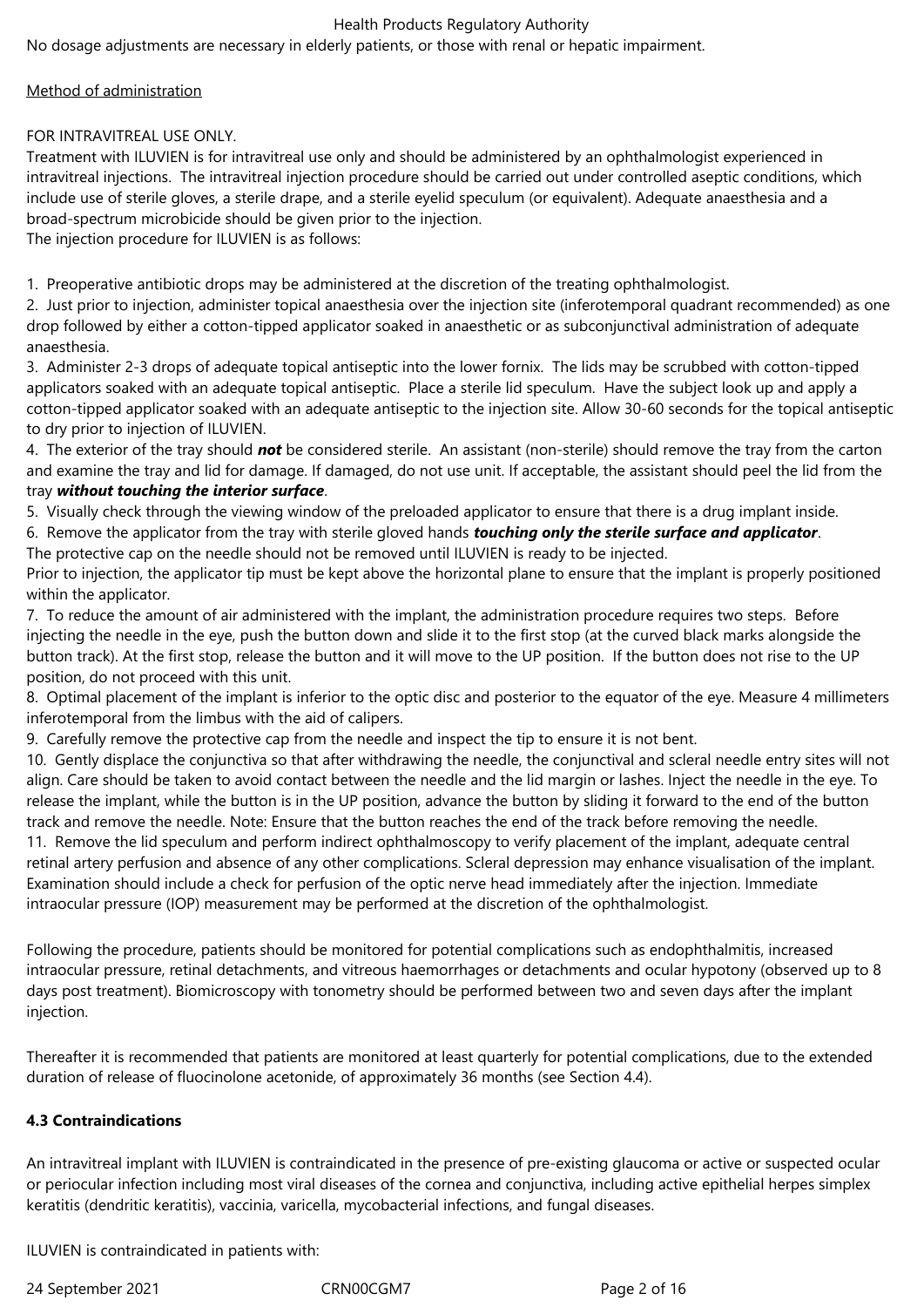- hypersensitivity to the active substance or to any of the excipients listed in Section 6.1.
- infectious uveitis.

#### **4.4 Special warnings and precautions for use**

Intravitreal injections have been associated with endophthalmitis, increase or decrease in intraocular pressure, retinal detachment and vitreous haemorrhage or detachment. Patients should be instructed to report without delay any symptoms suggestive of endophthalmitis. Patient monitoring within two to eight days following the injection may permit early identification and treatment of ocular infection, decrease or increase in intraocular pressure or other complication. It is recommended that intra-ocular pressure be monitored at least quarterly thereafter.

Use of intravitreal corticosteroids may cause cataracts, increased intraocular pressure, glaucoma and may increase the risk of secondary infections.

The safety and efficacy of ILUVIEN administered to both eyes concurrently have not been studied. It is recommended that an implant is not administered to both eyes at the same visit. Concurrent treatment of both eyes is not recommended until the patient's systemic and ocular response to the first implant is known (see Section 4.2).

#### *Phase 3 Diabetic Macular Oedema (FAME) Studies*

80% of phakic subjects treated with fluocinolone acetonide underwent cataract surgery (See Section 4.8). Phakic patients should be closely monitored for signs of cataract after treatment.

38% of patients treated with fluocinolone acetonide required treatment with IOP-lowering medication (see Section 4.8). Fluocinolone acetonide should be used with caution in patients with high baseline IOP, and IOP must be monitored closely. In the event of IOP increases that do not respond to IOP-lowering medications or IOP-lowering procedures, the ILUVIEN implant can be removed by vitrectomy.

There were 24% of subjects in the sham treated group who were treated at any time with either anti-coagulant or anti-platelet medications as compared to 27% in the ILUVIEN treated subjects. Subjects treated with ILUVIEN concomitantly or within 30 days of cessation of treatment with anti-coagulant or anti-platelet medications experienced a slightly higher incidence of conjunctival haemorrhage versus the sham treated subjects (0.5% sham and 2.7% ILUVIEN treated). The only other event reported at a higher incidence rate in the ILUVIEN treated subjects was eye operation complication (0% sham and 0.3% ILUVIEN treated).

There is limited experience of the effect of fluocinolone acetonide in eyes following vitrectomy. It is likely that drug clearance would be accelerated after vitrectomy, though steady state concentrations are not expected to be affected. This may shorten the duration of action of the implant.

#### *Phase 3 Uveitis Studies*

In the uveitis studies, patients treated with fluocinolone acetonide intravitreal implant underwent cataract surgery. Phakic patients should be closely monitored for signs of cataract after treatment.

Additionally, some patients developed elevated intraocular pressure requiring treatment with IOP lowering medication.

Patients in studies treated with fluocinolone acetonide developed hypotony, which started within days of treatment, with many on Day 1 and mostly resolving within 1 week of onset. Patient monitoring of increased or decreased IOP immediately after and within two to eight days following the injections is recommended.

In the treatment of patients with uveitis, it is very important to exclude possible infective causes of uveitis prior to commencing therapy with ILUVIEN

There is a potential for implants to migrate into the anterior chamber, especially in patients with an absent posterior lens capsule, or posterior capsule defect or tear, following intraocular surgeries. If untreated, implant migration may lead to corneal oedema and in severe cases could lead to corneal injury requiring a corneal transplant. Patients presenting with visual disturbance complaints should be evaluated to allow for early diagnosis and management of implant migration.

#### **4.5 Interaction with other medicinal products and other forms of interactions**

24 September 2021 CRN00CGM7 Page 3 of 16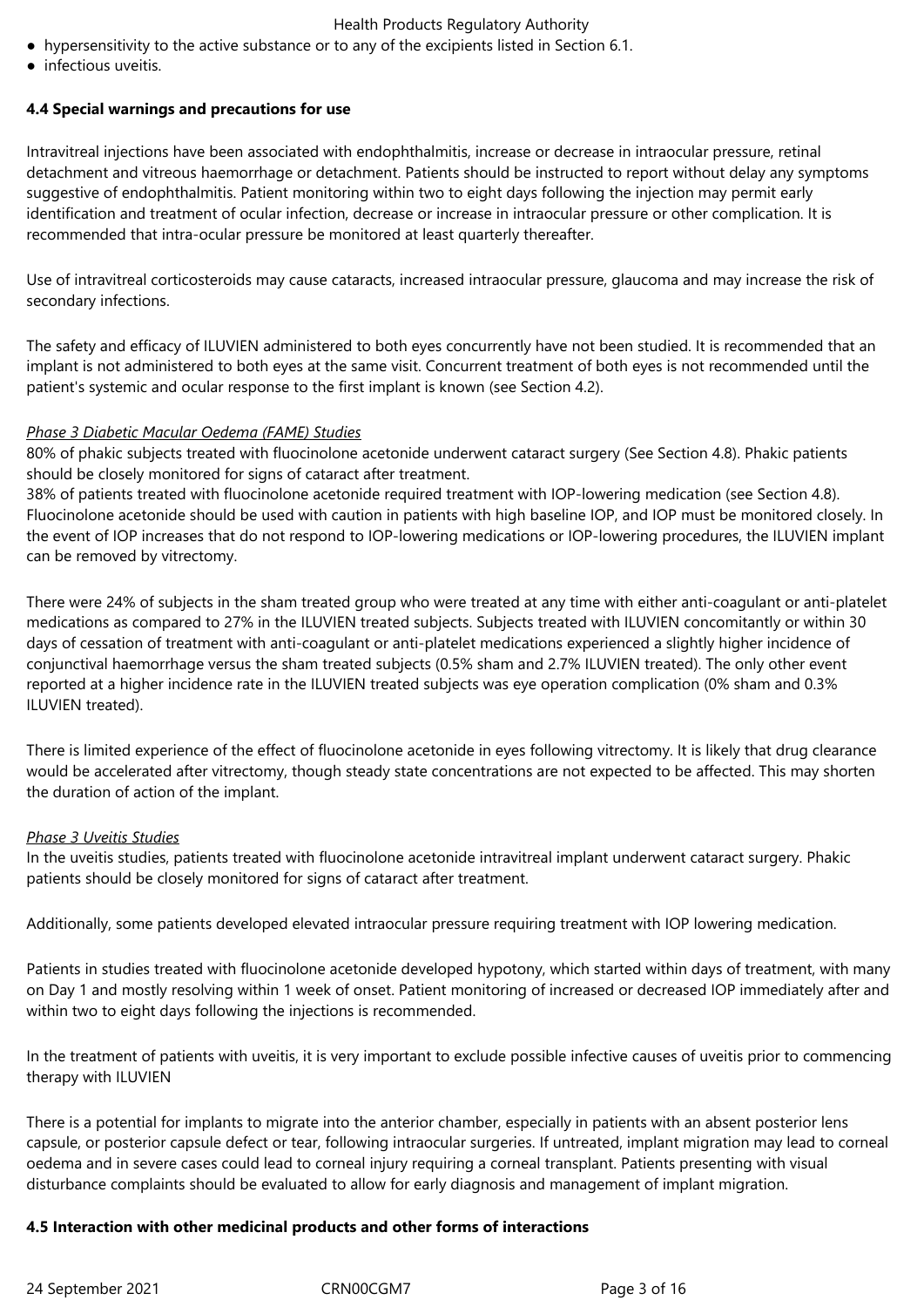No interactionstudies have been performed.

## **4.6 Fertility, pregnancy and lactation**

## **Pregnancy**

There are limited data from the use of intravitreally administered fluocinolone acetonide in pregnant women. Animal studies are insufficient with respect to the reproductive toxicity of intravitreally administered fluocinolone acetonide (See Section 5.3). Although fluocinolone acetonide is undetectable in the systemic circulation after local, intraocular treatment, fluocinolone is nonetheless a potent corticosteroid and even very low levels of systemic exposure may present some risk to the developing foetus. As a precautionary measure it is preferable to avoid the use of ILUVIEN during pregnancy.

## Breast-feeding

Systemically administered fluocinolone acetonide is excreted in breast milk. Although the systemic exposure of the breast-feeding woman to intravitreally administered fluocinolone acetonide is expected to be very low, a decision must be made whether to discontinue breast-feeding or to abstain from ILUVIEN therapy, taking into account the benefit of breast feeding for the child and the benefit of therapy for the woman.

## Fertility

There are no fertility data available. However, effects on either male or female fertility are unlikely since the systemic exposure to fluocinolone acetonide following intravitreal administration is very low.

## **4.7 Effects on ability to drive and use machines**

ILUVIEN has minor influence on the ability to drive and use machines. Patients may experience temporarily reduced vision after administration of ILUVIEN and should refrain from driving or using machines until this has resolved.

## **4.8 Undesirable effects**

## Summary of the safety profile

## *Diabetic Macular Oedema*

Intravitreally administered fluocinolone acetonide was evaluated in 768 subjects (375 in the 0.2 µg/day/ILUVIEN group; 393 in the 0.5 µg/day group) with diabetic macular oedema across the FAME clinical trials. The most frequently reported adverse drug reactions included cataract operation, cataract and increased intraocular pressure.

In the Phase 3 studies, 38.4% of subjects treated with ILUVIEN required IOP-lowering medication and 4.8% required IOP-lowering surgeries. The use of IOP-lowering medication was similar in subjects who received two or more treatments with ILUVIEN.

Two cases of endophthalmitis were reported in subjects treated with ILUVIEN during the Phase 3 studies. This represents an incidence rate of 0.2% (2 cases divided by 1,022 injections).While the majority of subjects in the FAME clinical trials received only one implant (see Section 5.1), the long-term safety implications of retention of the non-bioerodable implant inside the eye are not known. In the FAME clinical trials, 3-year data show that events such as cataract, increased intraocular pressure and floaters occurred only slightly more frequently in subjects receiving 2 or more implants. This is considered a function of the increased exposure to the drug rather than an effect of the implant itself. In non-clinical studies, there were no indications of an increase in safety issues other than lens changes in the rabbit eyes with 2-4 implants over 24 months. The implant is made of polyimide and is essentially similar to an intraocular lens haptic; it is therefore expected to remain inert inside the eye.

## *Non-Infectious Uveitis affecting the Posterior Segment*

The safety profile for the non-infectious uveitis affecting the posterior segment of the eye is based on two 36 month -pivotal uveitis studies (PSV-FAI-001 and PSV-FAI-005). Data are available currently for 36 months for PSV-FAI-001 and 12 months for PSV-FAI-005. The most frequently reported adverse drug reactions included increased intraocular pressure, cataract and conjunctival haemorrhage. The less frequently reported but more serious adverse reactions were optic disc haemorrhage and retinal detachment

## Tabulated list of adverse events

The following undesirable effects were assessed to be treatment-related from the Phase III clinical trials (DMO and uveitis) and spontaneous reporting and are classified according to the following convention: very common (≥ 1/10); common

24 September 2021 CRN00CGM7 Page 4 of 16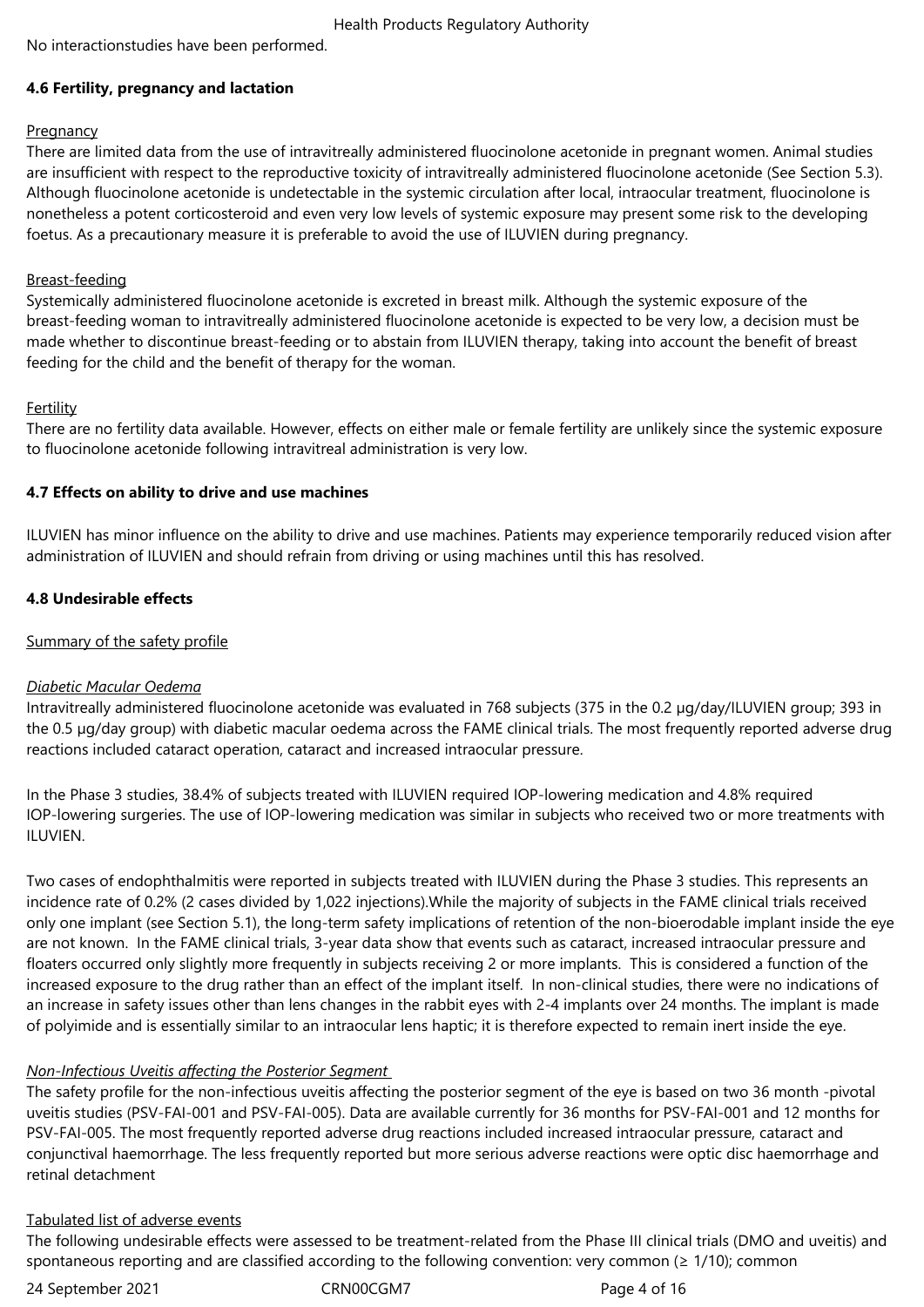(≥1/100 to < 1/10); uncommon (≥1/1,000 to < 1/100); rare (≥1/10,000 to < 1/1,000); and very rare (≤ 1/10,000). Within each frequency grouping, undesirable effects are presented in order of decreasing seriousness.

| Infections and infestations                          | Uncommon: endophthalmitis                                                                                                                                                                                                                                                                                                                                                                                                                                                                                                                                                                                                                                                                                                                                                                                                                                                                                                                                                                       |
|------------------------------------------------------|-------------------------------------------------------------------------------------------------------------------------------------------------------------------------------------------------------------------------------------------------------------------------------------------------------------------------------------------------------------------------------------------------------------------------------------------------------------------------------------------------------------------------------------------------------------------------------------------------------------------------------------------------------------------------------------------------------------------------------------------------------------------------------------------------------------------------------------------------------------------------------------------------------------------------------------------------------------------------------------------------|
| Nervous system disorders                             | Uncommon: headache                                                                                                                                                                                                                                                                                                                                                                                                                                                                                                                                                                                                                                                                                                                                                                                                                                                                                                                                                                              |
| Eye disorders                                        | Very Common: cataract <sup>1</sup> , increased intraocular pressure <sup>2</sup><br>Common: glaucoma <sup>3</sup> , retinal detachment, optic disc haemorrhage*,<br>vitreous haemorrhage, reduced visual acuity, visual field defect*, macula<br>fibrosis*, conjunctival haemorrhage <sup>4</sup> blurred vision* <sup>5</sup> , hypotony of eye <sup>*6</sup> ,<br>vitreous floaters <sup>7</sup> , anterior chamber cells*, vitreous opacities*, foreign<br>body sensation in eyes*, dry eye*, photopsia*, eye pain <sup>8</sup> .<br>Uncommon: retinal vascular occlusion <sup>9</sup> , optic nerve disorder,<br>maculopathy, optic atrophy, conjunctival ulcer, iris neovascularisation,<br>retinal exudates, vitreous degeneration, vitreous detachment, choroidal<br>detachment*, corneal erosion*, corneal deposits, posterior capsule<br>opacification, iris adhesions, blepharospasm*, eye oedema* <sup>10</sup> , ocular<br>hyperaemia, sclera thinning, eye discharge, eye pruritus |
| Injury, poisoning and procedural complications       | Uncommon: extrusion of implant, implant in line of sight, procedural<br>complication, procedural pain                                                                                                                                                                                                                                                                                                                                                                                                                                                                                                                                                                                                                                                                                                                                                                                                                                                                                           |
| Surgical and medical procedures                      | Very Common: cataract operation<br>Common: trabeculectomy, glaucoma surgery, vitrectomy,<br>trabeculoplasty<br>Uncommon: removal of extruded implant from sclera                                                                                                                                                                                                                                                                                                                                                                                                                                                                                                                                                                                                                                                                                                                                                                                                                                |
| General disorders and administration site conditions | Uncommon: Device dislocation(implant migration), which may lead<br>tocorneal oedema                                                                                                                                                                                                                                                                                                                                                                                                                                                                                                                                                                                                                                                                                                                                                                                                                                                                                                             |

*\* Observed only in patients with Uveitis*

<sup>1</sup> Includes MedDRA terms for cataract (NOS), cataract subcapsular, cataract cortical, cataract nuclear and cataract diabetic.

 $2$  Includes MedDRA terms for intraocular pressure increased and ocular hypertension.

 $3$  Includes MedDRA terms for glaucoma, open angle glaucoma, borderline glaucoma, optic nerve cupping and optic nerve cup/disc ratio increased.

<sup>4</sup> Includes MedDRA terms for conjunctival haemorrhage, conjunctival hyperaemia

<sup>5</sup> Includes MedDRA terms for vision blurred and visual impairment.

 $6$  Includes MedDRA terms for intraocular pressure decreased

<sup>7</sup> Includes MedDRA terms for myodesopsia

 ${}^{8}$ Includes MedDRA terms for eye pain, eye irritation and ocular discomfort.

<sup>9</sup> Includes MedDRA terms for retinal vein occlusion, retinal artery occlusion and retinal vascular occlusion

 $10$  Includes MedDRA terms for eye oedema, conjunctival oedema, corneal oedema

## Description of selected adverse reactions

The long-term use of corticosteroids may cause cataracts and increased intraocular pressure. The frequencies stated below reflect the findings in all patients in the FAME studies. The observed frequencies in patients with chronic DMO were not significantly different to those in the overall population.

## *Diabetic Macular Oedema Phase 3 Studies*

The incidence of cataract in phakic subjects was approximately 82% in ILUVIEN treated subjects and 50% in sham treated subjects in the Phase 3 clinical trials. 80% of phakic subjects treated with ILUVIEN required cataract surgery by Year 3 compared to 27% of the sham treated subjects, with most subjects requiring surgery by 21 months. Posterior subcapsular cataract is the most common type of corticosteroid -related cataract. Surgery for this type of cataract is more difficult and may be associated with greater risk of surgical complications.

In the DMO studies subjects with a baseline IOP of > 21 mm Hg were excluded. The incidence of increased intraocular pressure was 37%, and 38% of subjects required IOP-lowering medication, with half of these requiring at least two medications to control the IOP. The use of IOP-lowering medication was similar in subjects who received retreatment with an additional implant during the study. Additionally, 5.6% (21/375) of subjects who received an implant required a surgical or laser procedure to control the IOP (trabeculoplasty 5 (1.3%), trabeculectomy 10 (2.7%), endocycloablation 2 (0.5%), and other surgical procedures 6 (1.6%)).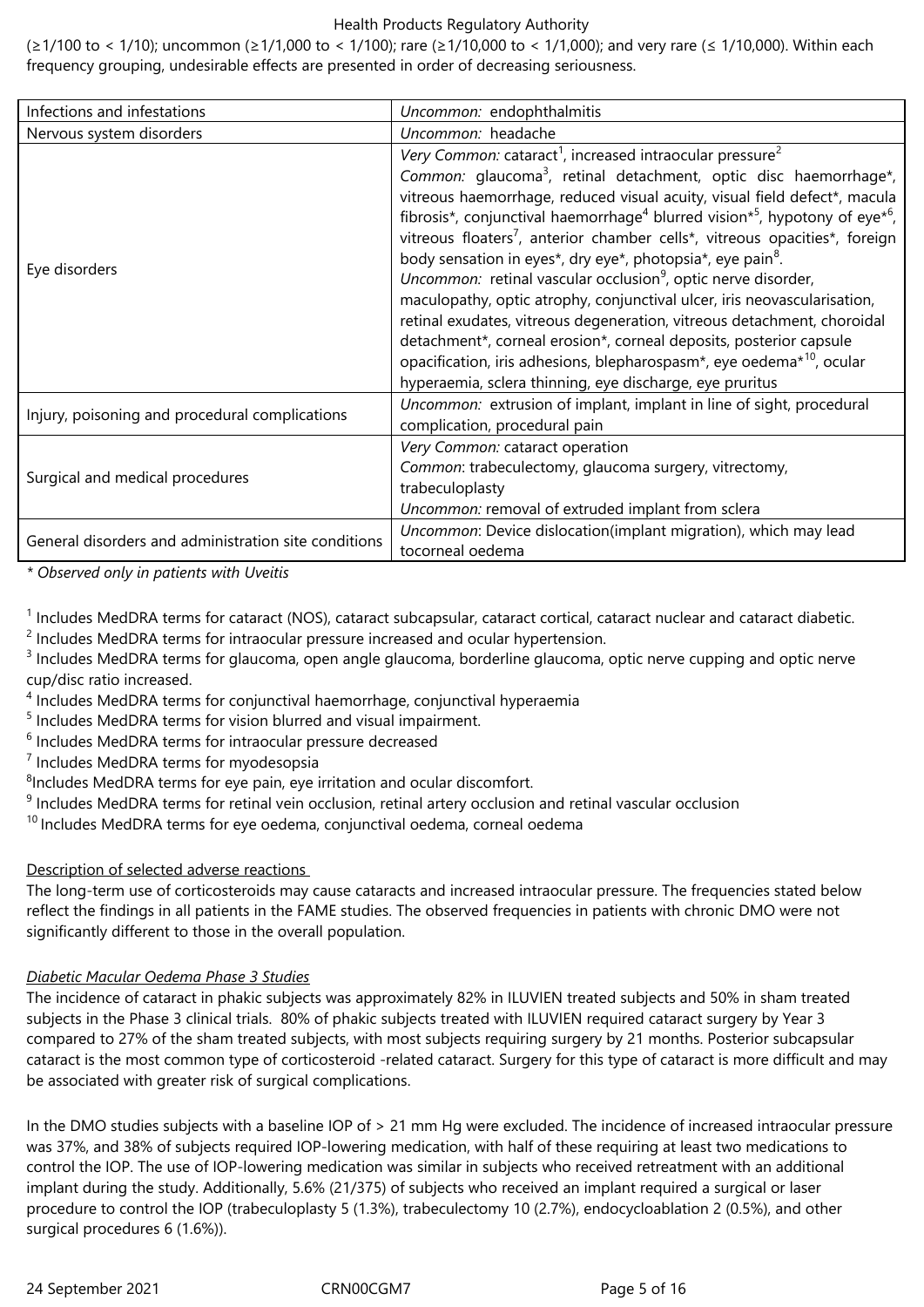trabeculoplasty, 7 (3.1%) with trabeculectomy, 2 (0.9%) with endocycloablation and 4 (1.8%) with other glaucoma surgical procedures.

#### *Uveitis Phase 3 Studies*

| Table 1: IOP, Cataract and Hypotony Adverse Events in the Intent To Treat (ITT) Population: PSV-FAI-001and |
|------------------------------------------------------------------------------------------------------------|
| <b>PSV-FAI-005</b>                                                                                         |
|                                                                                                            |

| <b>ITT Population</b>                             |                         |                       |                         |                       |
|---------------------------------------------------|-------------------------|-----------------------|-------------------------|-----------------------|
|                                                   | PSV-FAI-001 (36 months) |                       | PSV-FAI-005 (12 months) |                       |
|                                                   | <b>FAI Insert</b>       | <b>Sham Injection</b> | <b>FAI Insert</b>       | <b>Sham Injection</b> |
| <b>Number of subjects randomised</b>              | 87                      | 42                    | 101                     | 52                    |
| Duration of exposure (days) mean (SD)             | 1055 (139.47)           | 1029 (191.09)         | 354 (37.56)             | 354 (37.56)           |
| IOP lowering medications n(%)                     | 37 (42.5)               | 14 (33.3)             | 51 (50.5)               | 27(51.9)              |
| $IOP > 25$ mmHg, $n\%$                            | 21(24.1)                | 10(23.8)              | 22(21.8)                | 2(3.8)                |
| $IOP > 30$ mmHg, $n$ (%)                          | 14(16.1)                | 5(11.9)               | 15 (14.9)               | 1(1.9)                |
| IOP lowering surgery, n(%)                        | 5(5.7)                  | 5(11.9)               | 1(1.0)                  | $\theta$              |
| IOP AE, $n\%$ )                                   | 28 (32.2)               | 13 (31.0)             | 30 (29.7)               | 1(1.9)                |
| Cataract surgery, n (%) based on Phakic patients) | 31 (73.8)               | 5(23.8)               | 11(18)                  | 4(11.4)               |
| Cataract AE, n(%)                                 | 37 (42.5)               | 10(23.8)              | 29 (47.5)               | 11(31.4)              |
| Hypotony, n(%)                                    | 9(10.3)                 | 5(11.9)               | 13 (12.9)               | 0(0.0)                |

There were no cases of endophthalmitis in the fluocinolone acetonide group in the Phase 3 uveitis studies.

#### Reporting of suspected adverse reactions

Reporting suspected adverse reactions after authorisation of the medicinal product is important. It allows continued monitoring of the benefit/risk balance of the medicinal product. Healthcare professionals are asked to report any suspected adverse reactions via the national reporting system.

#### FREEPOST

HPRA Pharmacovigilance Earlsfort Terrace IRL - Dublin 2 Tel: +353 1 6764971 Fax: +353 1 6762517 Website: www.hpra.ie e-mail: medsafety@hpra.ie

#### **4.9 Over[dose](http://www.hpra.ie/)**

No cas[e of overdosehas be](mailto:medsafety@hpra.ie)en reported.

## **5 PHARMACOLOGICAL PROPERTIES**

#### **5.1 Pharmacodynamic properties**

Pharmacotherapeutic group: ANTIINFLAMMATORY AGENTS, corticosteroids, plain ATC code: S01BA15

Corticosteroids inhibit the inflammatory response to a variety of inciting agents. They inhibit the oedema, fibrin deposition, capillary dilation, leukocyte migration, capillary proliferation, fibroblast proliferation, deposition of collagen, and scar formation associated with inflammation.

Corticosteroids are thought to act by the induction of phospholipase A inhibitory proteins, collectively called lipocortins. It is postulated that these proteins control the biosynthesis of potent mediators of inflammation such as prostaglandins and leukotrienes by inhibiting the release of the common precursor arachidonic acid. Arachidonic acid is released from membrane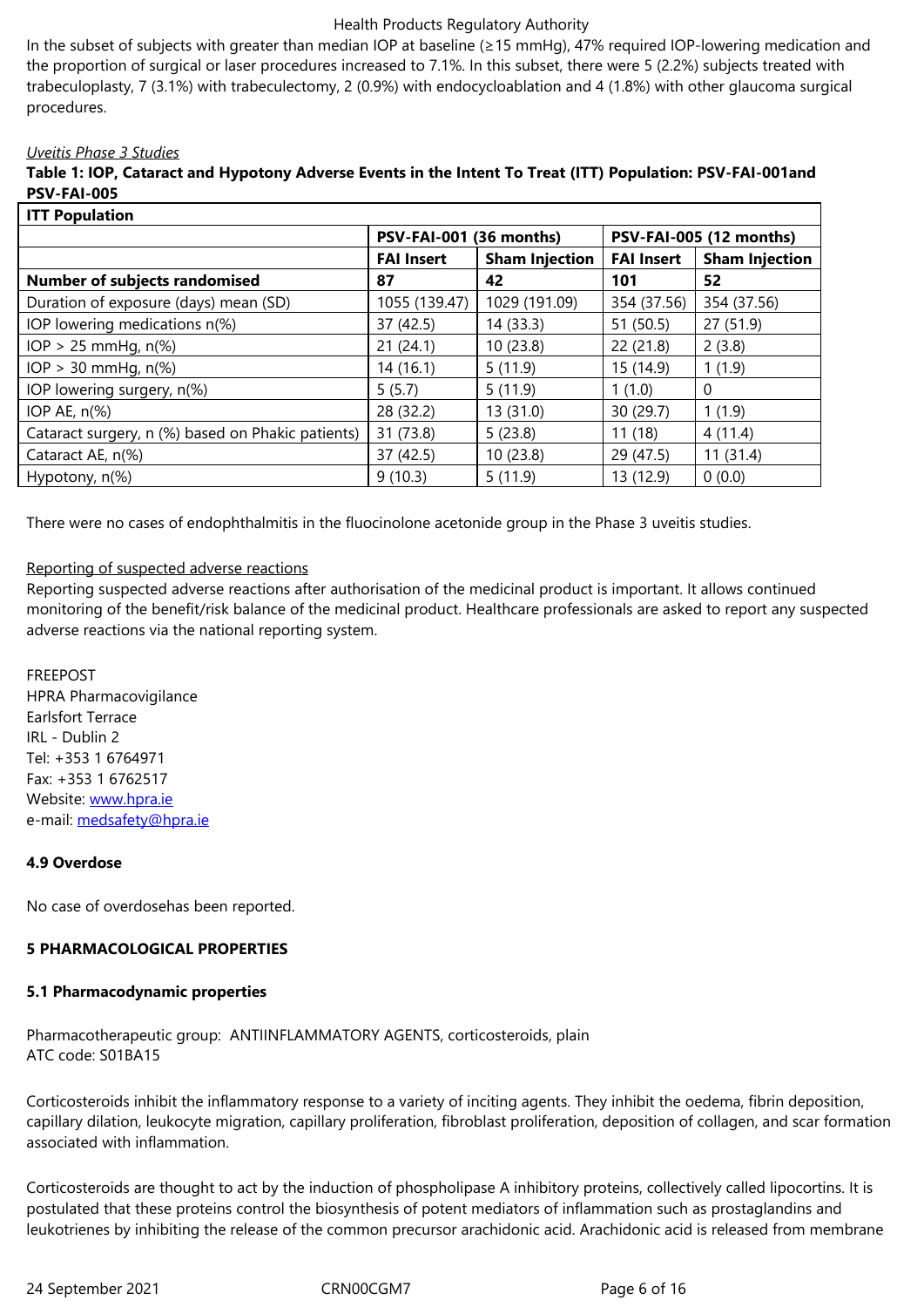phospholipids by phospholipase A2. Corticosteroids have also been shown to reduce levels of vascular endothelial growth factor, a protein which increases vascular permeability and causes oedema.

## *Diabetic Macular Oedema*

The efficacy of ILUVIEN was assessed in two randomized, multicenter, double-masked, parallel studies enrolling subjects with diabetic macular oedema who had previously been treated with laser photocoagulation at least once, each involving three years of follow-up. There were 74.4% of subjects treated with 1 implant, 21.6% with 2 implants, 3.5% with 3 implants and 0.5% with 4 implants and 0% > 4 implants). The primary efficacy endpoint in both trials was the proportion of subjects whose vision improved by 15 letters or greater after 24 months. In each of these trials, the primary endpoint was met for ILUVIEN (see Figure 1 for the integrated results of the primary efficacy endpoint).





When efficacy was assessed as a function of duration of disease, those subjects with a duration of DMO greater than the median (≥3 years) had a significant beneficial response to ILUVIEN, whilst those with shorter duration DMO did not show an additional benefit over control treatment with regard to visual improvement (Figures 2 and 3). These subgroup data support the indication in Section 4.1, of use in patients with chronic DMO (ie, duration of at least 3 years).

## **Figure 2: Comparison of Percent of Subjects with ≥15 letter Improvement from Baseline BCVA and Mean Change from Baseline Excess Center Point Thickness by Duration of DMO Subgroup ≥ 3 years**.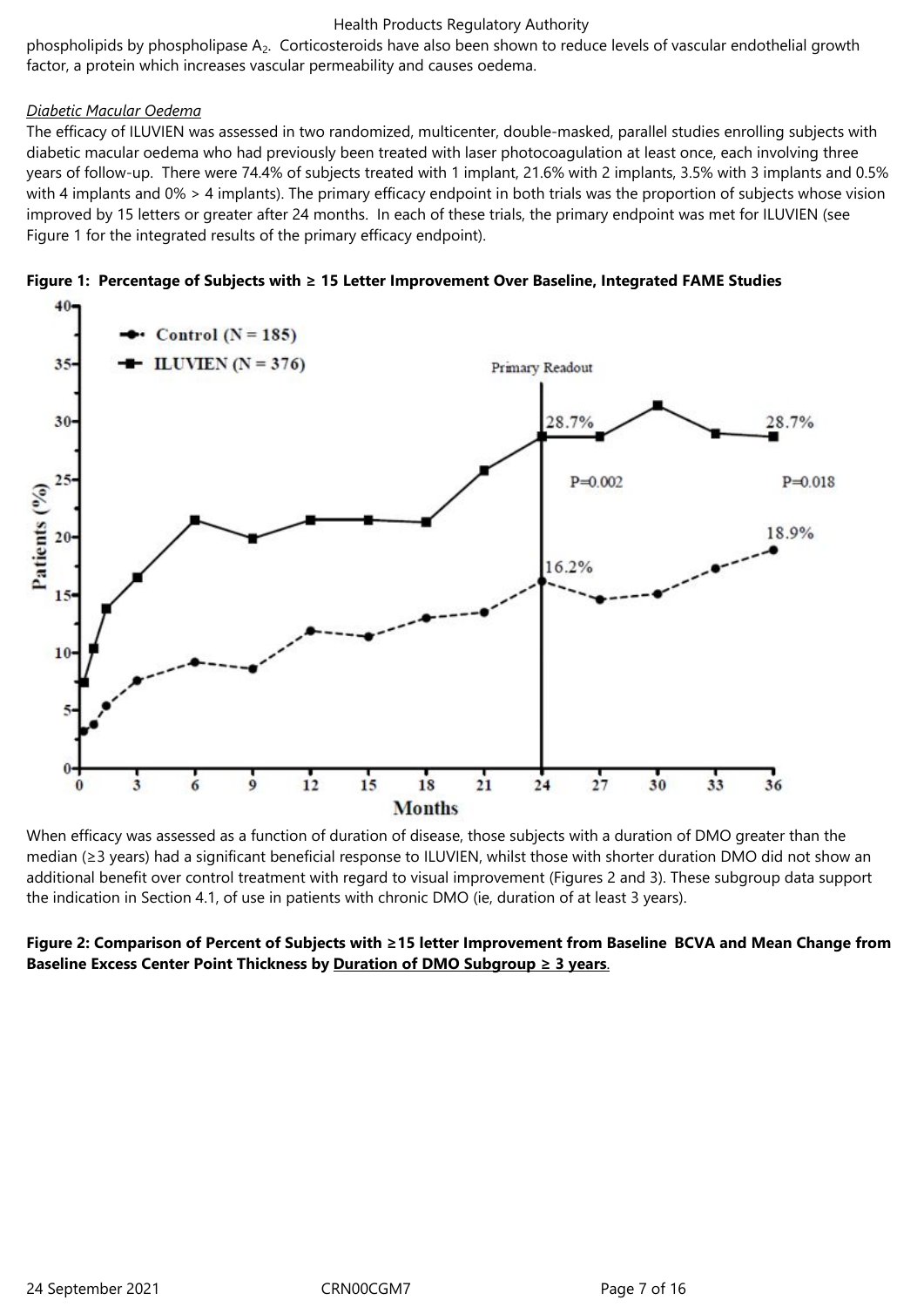

**Figure 3: Comparison of Mean Change from Baseline Excess Center Point Thickness and Percent of Subjects with ≥15 letter Improvement from Baseline BCVA by Duration of DMO Subgroup < 3 years**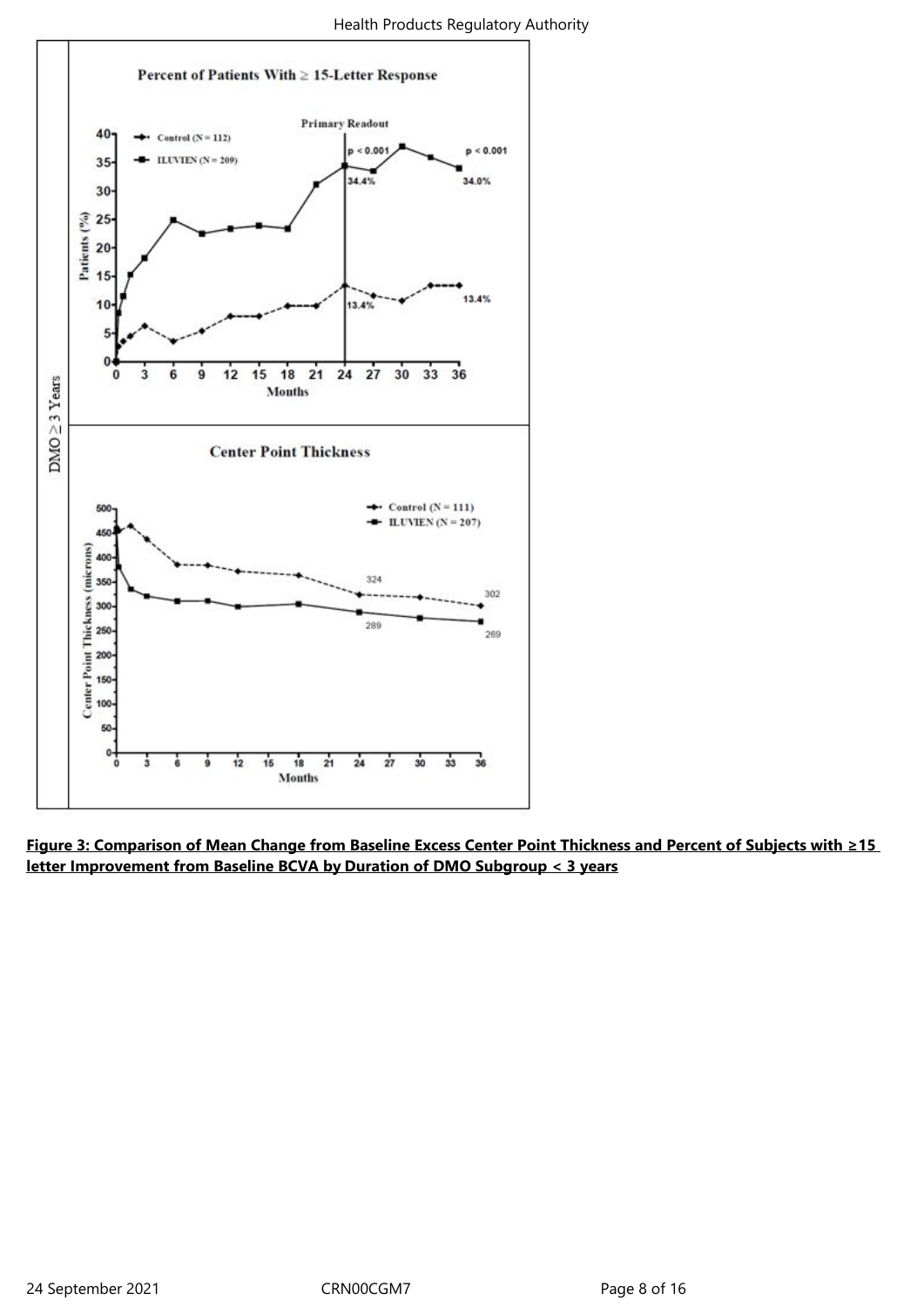

A 6 year Post Approval Safety Registry Study (M-01-12-001), the IRISSstudy comprising of data from 556 patients (695 eyes), was completed and didnot show any additional safety risks to those identified in the FAME studies.

## *Non-Infectious Uveitis-Posterior Segment*

The ILUVIEN development programme for non-infectious uveitis affecting the posterior segment of the eye consists of two phase 3 studies to assess the safety and efficacy of 0.2 µg/day fluocinolone acetonide compared to sham injection over a 36-month period. Both studies are prospective, randomised, double-masked, sham-injection controlled, multicentre studies, of 282 patients in total who received either a single treatment with fluocinolone acetonide (188 subjects) or sham injection (94 subjects). The eligibility criteria were designed to enrol subjects with recurrent and persistent disease. At baseline, the ocular characteristics of patients enrolled in the studies are included inTable 2.

| Table 2: Baseline Ocular Characteristics for the Study Eye (Intent To Treat (ITT) Population): PSV-FAI-001 and |  |
|----------------------------------------------------------------------------------------------------------------|--|
| <b>PSV-FAI-005</b>                                                                                             |  |

| <b>ITT Population</b>   |                   |             |                    |             |
|-------------------------|-------------------|-------------|--------------------|-------------|
|                         | PSV-FAI-001       |             | <b>PSV-FAI-005</b> |             |
|                         | <b>FAI insert</b> | Sham        | <b>FAI insert</b>  | Sham        |
|                         | $(N=87)$          | $(N=42)$    | $(N=101)$          | $(N=52)$    |
| BCVA letters, Mean (SD) | 66.9(15.49)       | 64.9(15.53) | 66.4(15.85)        | 63.6(16.82) |
| Vitreous Haze severity  | 48(55.2)          | 21(50.0)    | 37(36.6)           | 14(27.0)    |
| $0/0.5+$                |                   |             |                    |             |
| 24 September 2021       | CRN00CGM7         |             | Page 9 of 16       |             |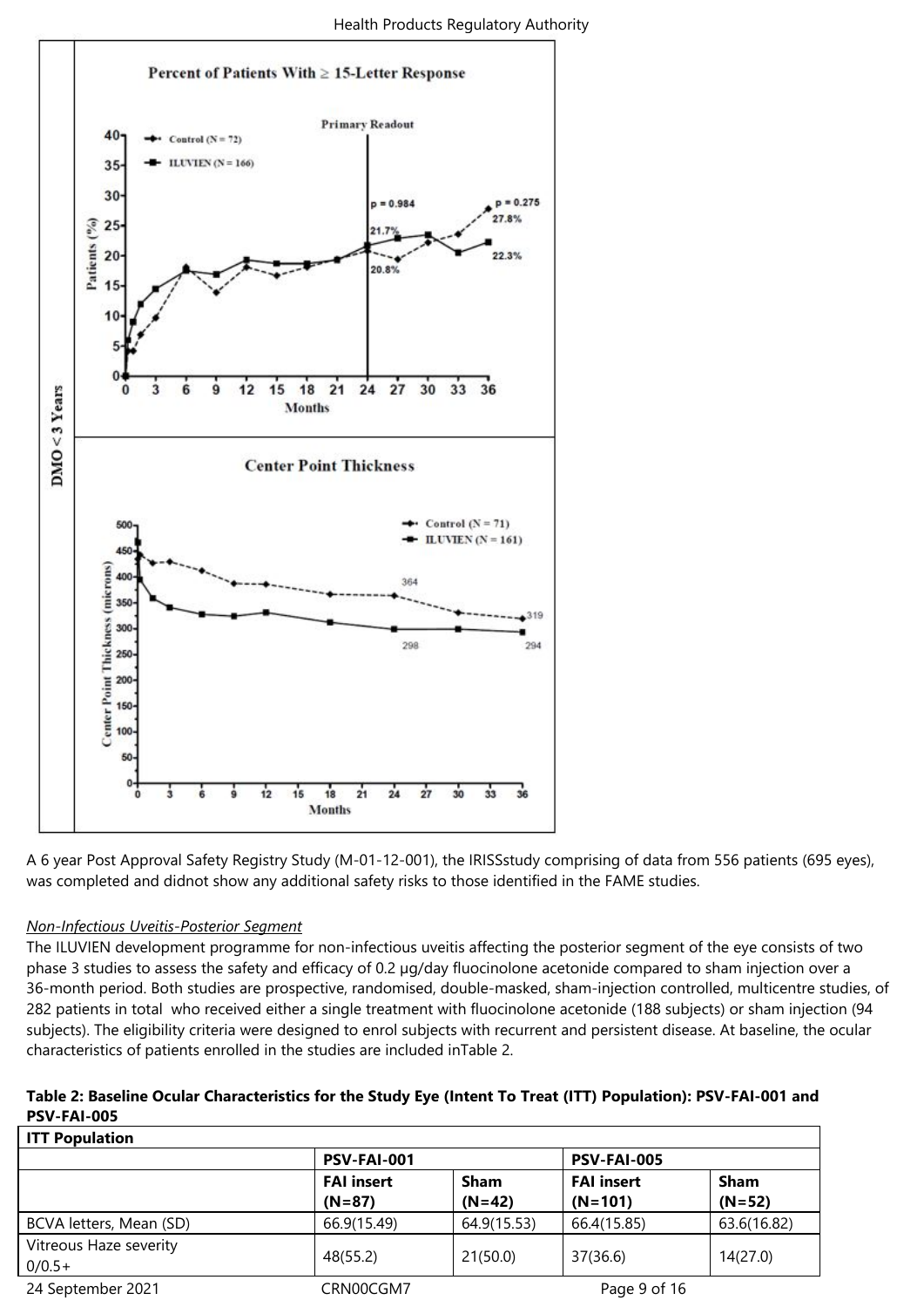| Health Products Regulatory Authority        |              |            |            |            |
|---------------------------------------------|--------------|------------|------------|------------|
| $1/2+$                                      | 39(44.8)     | 21(50.0)   | 64(63.3)   | 38(73.1)   |
| $3/4+$                                      | $\mathbf{U}$ |            | 0          |            |
| <b>Anterior Chamber Cells</b><br>$0/0.5+$   | 77(88.5)     | 33(78.6)   | 93(92.0)   | 49(94.3)   |
| $1/2+$                                      | 10(11.5)     | 9(21.4)    | 8(7.9)     | 3(5.8)     |
| $3/4+$                                      | 0            | O          | 0          | O          |
| Intraocular Pressure (IOP)<br>Mean (SD)     | 13.9(3.12)   | 13.6(3.15) | 13.3(3.07) | 13.1(2.60) |
| Severity of macular odema (µm)<br>CST < 300 | 37(42.5)     | 14(33.3)   | 70(69.3)   | 36(69.2)   |
| $CST \geq 300$                              | 48(55.2)     | 27(64.3)   | 30(29.7)   | 14(26.9)   |

BCVA = best corrected visual acuity; CST = central subfield thickness; SD=standard deviation Data are No. (%) except where specified.

The primary efficacy endpoint was based on the proportion of subjects with an absence of recurrence of uveitis between randomization and month 6, where recurrence was defined as:

a.  $\geq$  2 step increase in number of cells per high powered field compared with baseline or any visit time point prior to month 6; or

b. an increase in vitreous haze of ≥ 2 steps compared to baseline or any visit time point prior to month 6; or

c. a loss of best-corrected visual acuity of  $\geq 15$  letters compared to baseline at any visit time point prior to month 6.

Any criterion used to define recurrence was required to be attributable only to non-infectious uveitis. A subject who had not previously experienced a recurrence as defined in (a), (b), (c), and took a systemic corticosteroid or immunosuppressant, or a intra/peri-ocular or topical corticosteroid in the study eye at any time during the study prior to Month 6 was considered as having a recurrence. Recurrence could be treated using standard of care according to protocol defined criteria.

In each phase 3 clinical trial, the primary endpoint was met. See Tables 3 and 4 for the results of the primary efficacy endpoint comparing the proportion of recurrence of uveitis in the study eye versus the sham control. See figure 4 for a comparison of the time to recurrence of uveitis in these treatment groups.

#### **Table 3: Proportion of Subjects with Recurrence of Uveitis in the Study Eye within 6 Months (ITT Population): PSV-FAI-001 and PSV-FAI-005 ITT Population**

| <b>III rupulation</b>             |                    |                       |                    |                       |
|-----------------------------------|--------------------|-----------------------|--------------------|-----------------------|
|                                   | <b>PSV-FAI-001</b> |                       | <b>PSV-FAI-005</b> |                       |
|                                   | <b>FAI Insert</b>  | <b>Sham Injection</b> | <b>FAI Insert</b>  | <b>Sham Injection</b> |
|                                   | $(N=87)$           | $(N=42)$              | $(N=101)$          | $(N=52)$              |
| Recurrence w/in 6 months, n (%)   | 24(27.6)           | 38(90.5)              | 26 (25.7%)         | 31 (59.6%)            |
| No recurrence w/in 6 months, n    | 63(72.4)           | 4(9.5)                | 75(74.3%)          | 21(40.4%)             |
| $(\%)$                            |                    |                       |                    |                       |
| Difference from sham <sup>1</sup> |                    |                       |                    |                       |
| Odds ratio                        | 24.94              |                       | 4.26               |                       |
| 95% CI                            | 8.04, 77.39        |                       | 2.09, 8.67         |                       |
| P value                           | < 0.001            |                       | < 0.001            |                       |
| Difference from sham <sup>2</sup> |                    |                       |                    |                       |
| Percent difference                | 62.9%              |                       | 33.9%              |                       |
| 95% CI                            | $(50.0\%, 75.8\%)$ |                       | $(18.0\%, 49.7\%)$ |                       |
| P value                           | < 0.001            |                       | <0.001             |                       |

 $1$  The odds ratio and 95% confidence interval are based on Mantel-Haenszel. The p-value is from a continuity-adjusted chi-square test comparing between treatment groups the number of subjects with and without recurrence of uveitis at 6 months.

<sup>2</sup> P-value is from a Cochran-Mantel-Haenszel chi-square test for general association comparing between treatment groups the number of subjects with and without recurrence of uveitis at 6 months.

## **Table 4: Proportion of Subjects with Recurrence of Uveitis in the Study Eye within 6 Months (ITT Population): Pooled Uveitis Studies**

## **ITT Population**

24 September 2021 CRN00CGM7 Page 10 of 16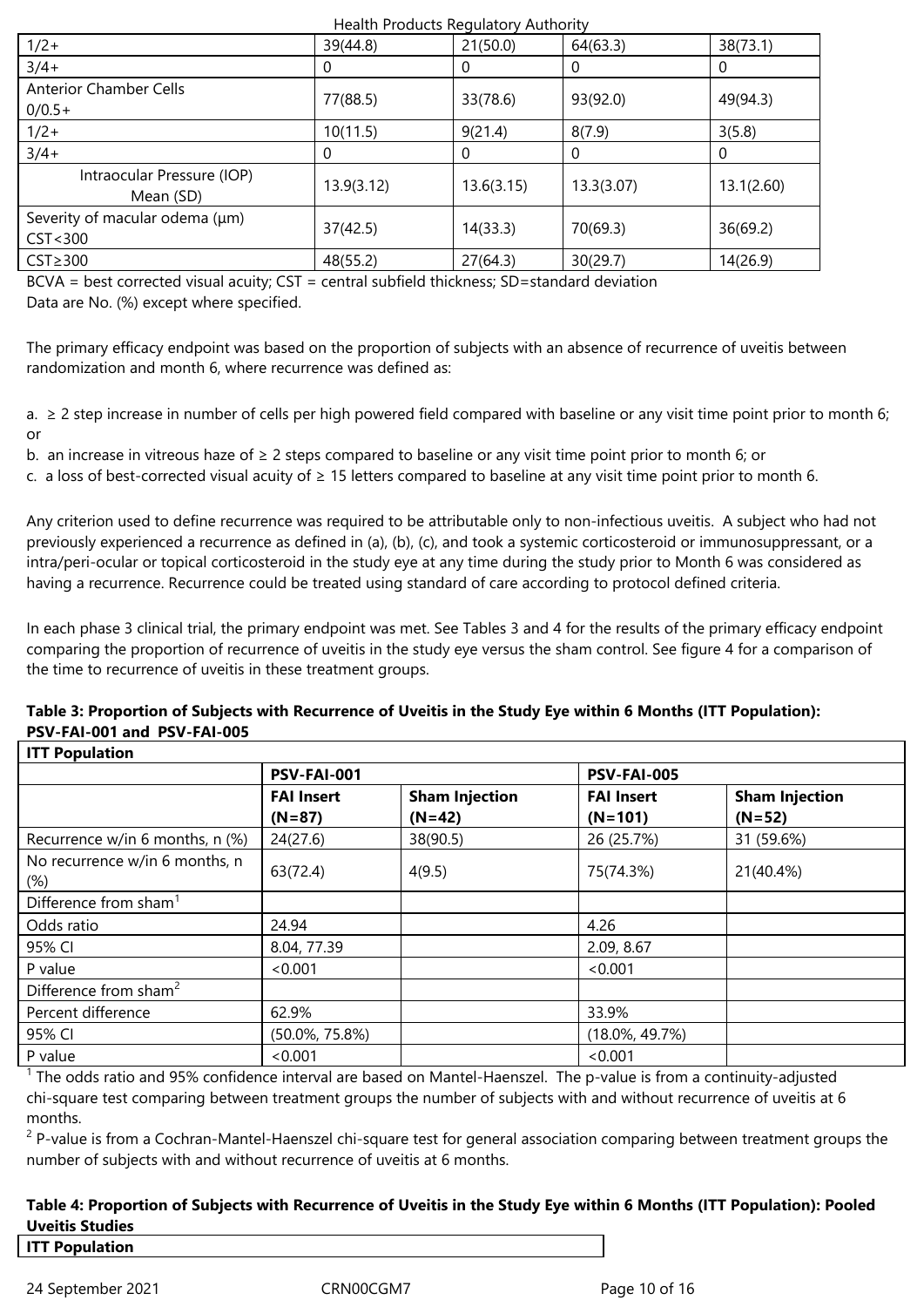|                                    | Health Products Regulatory Authority       |           |  |  |
|------------------------------------|--------------------------------------------|-----------|--|--|
|                                    | <b>Sham Injection</b><br><b>FAI Insert</b> |           |  |  |
|                                    | $(N=188)$                                  | $(N=94)$  |  |  |
| Recurrence w/in 6 months, $n$ (%)  | 50 (26.6)                                  | 69 (73.4) |  |  |
| No recurrence w/in 6 months, n (%) | 138 (73.4)                                 | 25(26.6)  |  |  |
| Difference from sham1              |                                            |           |  |  |
| Odds ratio                         | 7.62                                       |           |  |  |
| 95% CI                             | (4.35, 13.34)                              |           |  |  |
| P value                            | < 0.001                                    |           |  |  |
| Difference from sham <sup>2</sup>  |                                            |           |  |  |
| Percent difference                 | 46.8%                                      |           |  |  |
| 95% CI                             | $(35.9\%, 57.8\%)$                         |           |  |  |
| P value                            | < 0.001                                    |           |  |  |

 $1$  The odds ratio and 95% confidence interval are based on Mantel-Haenszel. The p-value is from a continuity-adjusted chi-square test comparing between treatment groups the number of subjects with and without recurrence of uveitis at 6 months.

<sup>2</sup> P-value is from a Cochran-Mantel-Haenszel chi-square test for general association comparing between treatment groups the number of subjects with and without recurrence of uveitis at 6 months.

## **Figure 4: Kaplan-Meier Plot of Time to First Recurrences of Uveitis in the Study Eye within 6 Months (ITT Population): Pooled Uveitis Studies**



The p-value (p<0.001) comparing the two distributions of time-to-recurrence of uveitis are based on a log-rank test.

In the ITT population, the recurrence of uveitis in the study eye reported at 6months was notably ( $p$ <0.001) lower in the ILUVIEN group (37.9%) compared with the sham injection group (97.6%); the odds ratio for the difference from sham injection was 67.09 (95% CI: 8.81, 511.06).

Persistence of efficacy was demonstrated using the 36-month results of the phase 3 study initiated first (PSV-FAI-001) (see table for PSV-FAI-001 results of the primary efficacy endpoint comparing the proportion of recurrence of uveitis in the study eye versus the sham control and figure for a comparison of the time to recurrence of uveitis in these treatment groups).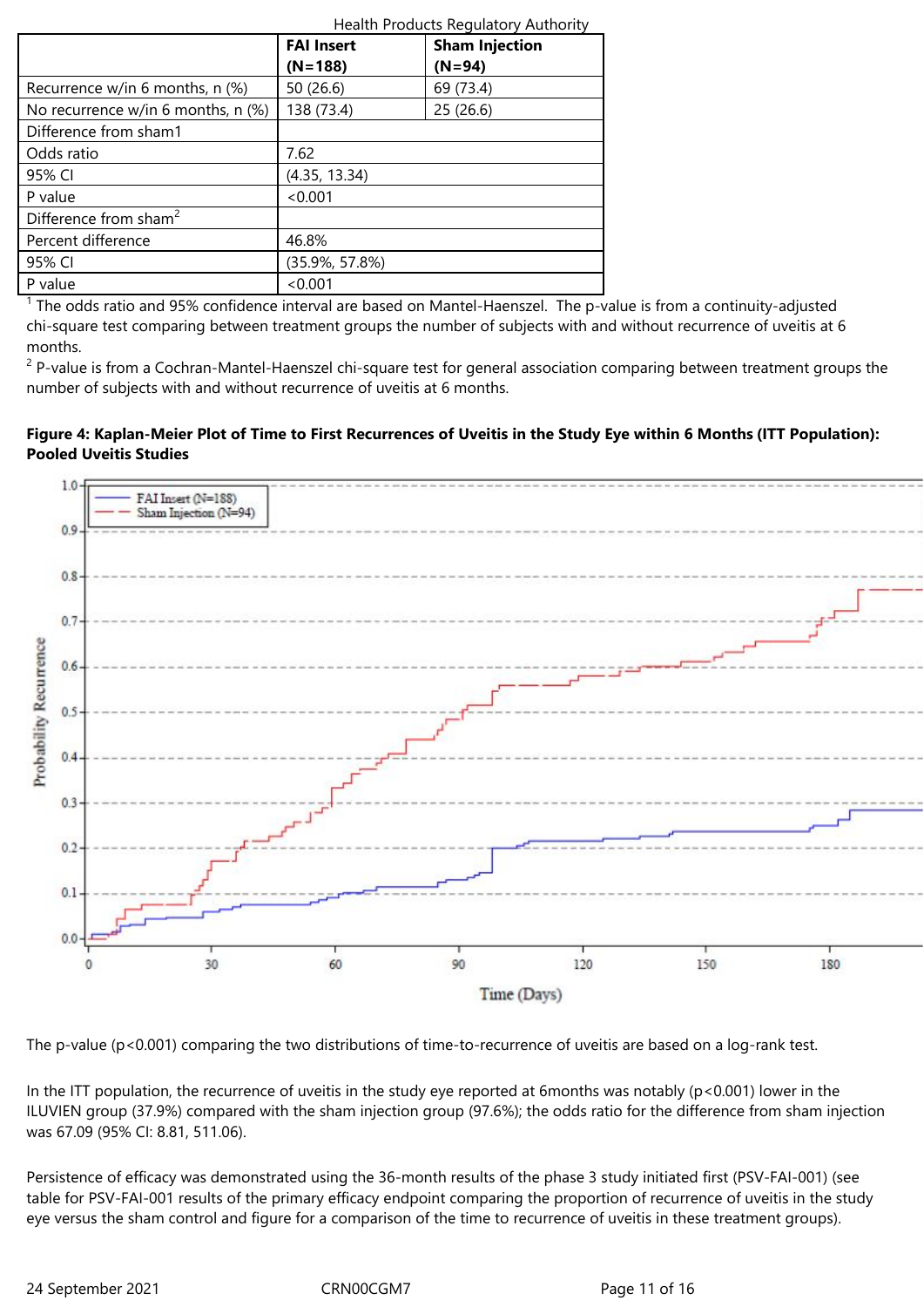## **Table 5: Proportion of Subjects with Recurrence of Uveitis in the Study Eye within 36 Months (ITT Population) PSV-FAI-001**

| <b>ITT Population</b>                 |                    |                       |
|---------------------------------------|--------------------|-----------------------|
|                                       | <b>FAI Insert</b>  | <b>Sham Injection</b> |
|                                       | $(N=87)$           | $(N=42)$              |
| Recurrence $w/in 36$ months, n $(\%)$ | 57(65.5%)          | 41(97.6%)             |
| No recurrence w/in 36 months, n (%)   | 30(34.5%)          | 1(2.4%)               |
| Difference from sham1                 |                    |                       |
| Odds ratio                            | 21.58              |                       |
| 95% CI                                | (2.83, 164.70)     |                       |
| P value                               | < 0.001            |                       |
| Difference from sham <sup>2</sup>     |                    |                       |
| Percent difference                    | 32.1%              |                       |
| 95% CI                                | $(21.1\%, 43.1\%)$ |                       |
| P value                               | < 0.001            |                       |

<sup>1</sup> The odds ratio and 95% confidence interval are based on Mantel-Haenszel. The p-value is from a continuity-adjusted chi-square test comparing between treatment groups the number of subjects with and without recurrence of uveitis at 36 months.

<sup>2</sup> P-value is from a Cochran-Mantel-Haenszel chi-square test for general association comparing between treatment groups the number of subjects with and without recurrence of uveitis at 36 months.

## **Figure 5: Kaplan-Meier Plot of Time to First Recurrences of Uveitis in the Study Eye within 36 Months (ITT Population): PSV-FAI-001**



In the ITT population, the recurrence of uveitis in the study eye within 36 months was significantly lower (p<0.001) in the ILUVIEN group compared with the sham injection group.

## **Table 6: Number of Recurrence of Uveitis in the Study Eye within 6 Months (ITT Population): PSV-FAI-001 and PSV-FAI-005**

| <b>ITT Population</b> |                    |                       |                    |                       |
|-----------------------|--------------------|-----------------------|--------------------|-----------------------|
|                       | <b>PSV-FAI-001</b> |                       | <b>PSV-FAI-005</b> |                       |
|                       | <b>FAI Insert</b>  | <b>Sham Injection</b> | <b>FAI Insert</b>  | <b>Sham Injection</b> |
|                       | $(N=87)$           | $(N=42)$              | $(N=101)$          | $(N=52)$              |
| 24 September 2021     | CRN00CGM7          |                       | Page 12 of 16      |                       |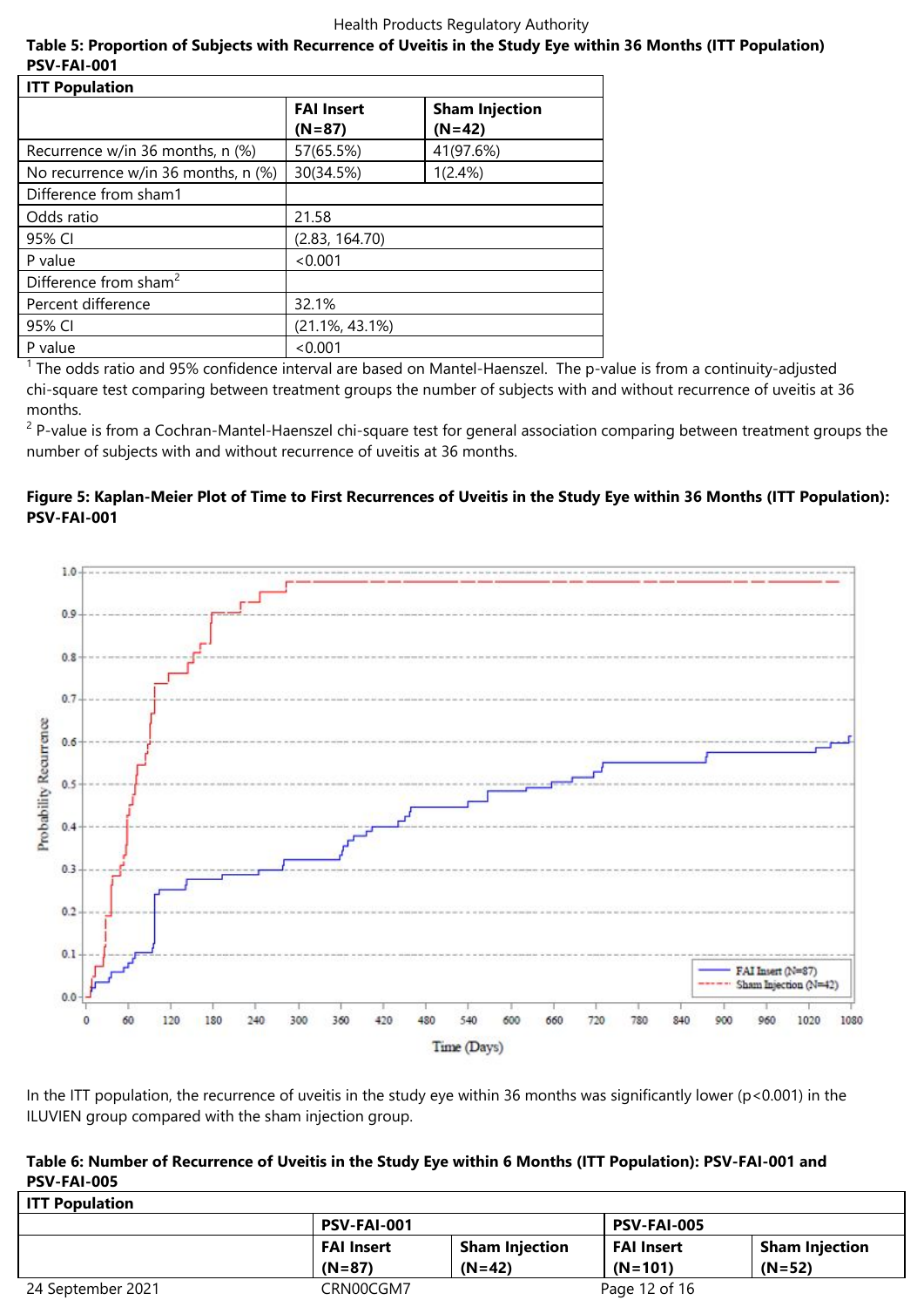| Total number of recurrences                        | 36               | $r = 100$<br>70 | 59              | 53         |  |
|----------------------------------------------------|------------------|-----------------|-----------------|------------|--|
| Number of patients with at least one<br>recurrence | 24               | 38              | 26              | 31         |  |
| Number of recurrences per patient                  |                  |                 |                 |            |  |
| N                                                  | 87               | 42              | 101             | 52         |  |
| Mean (SD)                                          | 0.4(0.76)        | 1.7(1.07)       | 0.6(1.34)       | 1.0(1.21)  |  |
| Median                                             | 0.0              | 1.0             | 0.0             | 1.0        |  |
| Minimum, maximum                                   | (0, 3)           | (0, 5)          | (0, 9)          | (0, 6)     |  |
| 0                                                  | 63 (72.4%)       | 4 (9.5%)        | 75 (74.3%)      | 21 (40.4%) |  |
|                                                    | 14 (16.1%)       | 18 (42.9%)      | 12 (11.9 %)     | 18 (34.6%) |  |
| $\overline{c}$                                     | 8 (9.2%)         | 10 (23.8%)      | 4 $(4.0 %)$     | 8 (15.4%)  |  |
| 3                                                  | 2(2.3%)          | 9(21.4%)        | 7(6.9%)         | 3(5.8%)    |  |
| 4                                                  | $0(0.0\%)$       | $0(0.0\%)$      | $1(1.0\%)$      | $1(1.9\%)$ |  |
| 5                                                  | $0(0.0\%)$       | 1(2.4%)         | $1(1.0\%)$      | $0(0.0\%)$ |  |
| > 5                                                | $0(0.0\%)$       | $0(0.0\%)$      | $1(1.0\%)$      | $1(1.9\%)$ |  |
| Difference from sham <sup>1</sup>                  |                  |                 |                 |            |  |
| Estimate                                           | $-1.3$           |                 | $-0.4$          |            |  |
| 95% CI                                             | $(-1.62, -0.88)$ |                 | $(-0.87, 0.00)$ |            |  |
| P value                                            | < 0.001          |                 | 0.051           |            |  |

<sup>1</sup> P-value is from a one-sample analysis of variance with treatment group as the fixed effect comparing the mean number of recurrences of uveitis within 36 months.

| Table 7: Number of Recurrence of Uveitis in the Study Eye within 36 Months (ITT Population): PSV-FAI-001 |  |
|----------------------------------------------------------------------------------------------------------|--|
| <b>ITT Population</b>                                                                                    |  |

| <b>III</b> Population                           |                               |                                   |  |  |
|-------------------------------------------------|-------------------------------|-----------------------------------|--|--|
|                                                 | <b>FAI Insert</b><br>$(N=87)$ | <b>Sham Injection</b><br>$(N=42)$ |  |  |
| Total number of recurrences                     | 149                           | 223                               |  |  |
| Number of patients with at least one recurrence | 57                            | 41                                |  |  |
| Number of recurrences per patient               |                               |                                   |  |  |
| N                                               | 87                            | 42                                |  |  |
| Mean (SD)                                       | 1.7(2.42)                     | 5.3(3.84)                         |  |  |
| Median                                          | 1.0                           | 5.0                               |  |  |
| Minimum, maximum                                | (0, 15)                       | (0, 15)                           |  |  |
| $\pmb{0}$                                       | 30 (34.5%)                    | 1(2.4%)                           |  |  |
| 1                                               | 29 (33.3%)                    | 5(11.9%)                          |  |  |
| 2                                               | $7(8.0\%)$                    | 7 (16.7%)                         |  |  |
| 3                                               | 8 (9.2%)                      | 4 (9.5%)                          |  |  |
| 4                                               | 4(4.6%)                       | 3(7.1%)                           |  |  |
| 5                                               | 2(2.3%)                       | 5(11.9%)                          |  |  |
| > 5                                             | $7(8.0\%)$                    | 17 (40.5%)                        |  |  |
| Difference from sham <sup>1</sup>               |                               |                                   |  |  |
| Estimate                                        | $-3.6$                        |                                   |  |  |
| 95% CI                                          | $(-4.89, -2.30)$              |                                   |  |  |
| P value                                         | < 0.001                       |                                   |  |  |
|                                                 |                               |                                   |  |  |

<sup>1</sup> P-value is from a one-sample analysis of variance with treatment group as the fixed effect comparing the mean number of recurrences of uveitis within 36 months.

Patients treated with ILUVIEN experienced significantly fewer recurrences within 36 months than those treated with sham (1.7 recurrences vs. 5.3 recurrences, respectively, p<0.001).

## **Table 8: Number of Adjunctive Therapies for Uveitis in the Study Eye within 6 Months (ITT Population): PSV-FAI-001 and PSV-FAI-005**

| <b>ITT Population</b>                 |                               |                                   |                                |                                   |  |
|---------------------------------------|-------------------------------|-----------------------------------|--------------------------------|-----------------------------------|--|
|                                       | <b>PSV-FAI-001</b>            |                                   | <b>PSV-FAI-005</b>             |                                   |  |
|                                       | <b>FAI Insert</b><br>$(N=87)$ | <b>Sham Injection</b><br>$(N=42)$ | <b>FAI Insert</b><br>$(N=101)$ | <b>Sham Injection</b><br>$(N=52)$ |  |
| Systemic Steroid or Immunosuppressant |                               |                                   |                                |                                   |  |
| 24 September 2021                     | CRN00CGM7                     |                                   | Page 13 of 16                  |                                   |  |

٦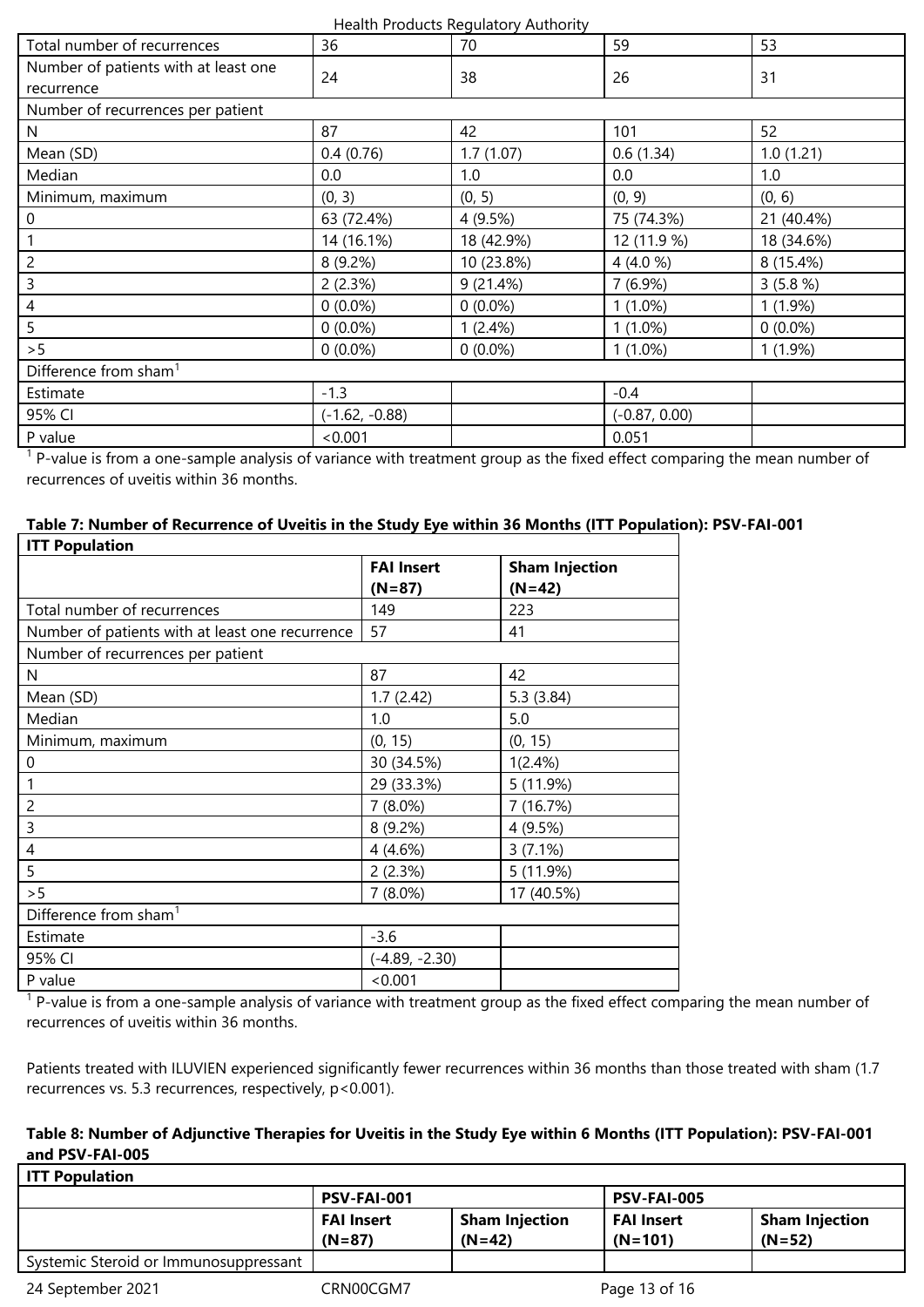| Health Products Regulatory Authority |
|--------------------------------------|
|--------------------------------------|

| Total number of recurrences          | 21                       | 24        | 25                 | 14         |
|--------------------------------------|--------------------------|-----------|--------------------|------------|
| Number of subjects with at least one |                          |           |                    |            |
| recurrence                           | 13 (14.9%)<br>16 (38.1%) |           | 14 (13.9%)         | 11 (21.2%) |
| Difference from sham <sup>1</sup>    |                          |           |                    |            |
| Percent difference                   | 23.2%                    |           | 7.3%               |            |
| 95% CI                               | $(6.7\%, 39.6\%)$        |           | $(-5.7\%, 20.3\%)$ |            |
| P value                              | 0.003                    |           | 0.249              |            |
| Intra/periocular steroid             |                          |           |                    |            |
| Total number of recurrences          | 5                        | 35        | $\overline{2}$     | 19         |
| Number of subjects with at least one |                          |           |                    |            |
| recurrence                           | 5(5.7%)<br>24(57.1%)     |           | 2(2%)              | 19(36.5%)  |
| Difference from sham <sup>1</sup>    |                          |           |                    |            |
| Percent difference                   | 51.4%                    |           | 34.6%              |            |
| 95% CI                               | $(35.7\%, 67.1\%)$       |           | $(21.2\%, 47.9\%)$ |            |
| P value                              | < 0.001                  |           | < 0.001            |            |
| Topical steroid                      |                          |           |                    |            |
| Total number of recurrences          | 17                       | 22        | 11                 | 17         |
| Number of subjects with at least one |                          |           |                    |            |
| recurrence                           | 15(17.2%)                | 18(42.9%) | 10 (9.9%)          | 12(23.1%)  |
| Difference from sham <sup>1</sup>    |                          |           |                    |            |
| Percent difference                   | 25.6%                    |           | 13.2%              |            |
| 95% CI                               | $(8.7\%, 42.6\%)$        |           | $(0.3\%, 26.0\%)$  |            |
| P value                              | 0.002                    |           | 0.028              |            |

<sup>1</sup> P-value is from a Cochran-Mantel-Haenszel chi-square test for general association comparing between treatment groups, the number of subjects with and without use of adjunctive therapy.

## **Table 9: Number of Adjunctive Therapies for Uveitis in the Study Eye within 36 Months (ITT Population): PSV-FAI-001**

| <b>ITT Population</b>                           |                    |                       |  |
|-------------------------------------------------|--------------------|-----------------------|--|
|                                                 | <b>FAI Insert</b>  | <b>Sham Injection</b> |  |
|                                                 | $(N=87)$           | $(N=42)$              |  |
| Systemic Steroid or Immunosuppressant           |                    |                       |  |
| Total number of recurrences                     | 61                 | 45                    |  |
| Number of subjects with at least one recurrence | 30 (34.5%)         | 21 (50.0%)            |  |
| Difference from sham <sup>1</sup>               |                    |                       |  |
| Percent difference                              | 15.5%              |                       |  |
| 95% CI                                          | $(-2.6\%, 33.6\%)$ |                       |  |
| P value                                         | 0.092              |                       |  |
| Intra/periocular steroid                        |                    |                       |  |
| Total number of recurrences                     | 23                 | 99                    |  |
| Number of subjects with at least one recurrence | 17 (19.5%)         | 29 (69.0%)            |  |
| Difference from sham <sup>1</sup>               |                    |                       |  |
| Percent difference                              | 49.5%              |                       |  |
| 95% CI                                          | $(33.2\%, 65.8\%)$ |                       |  |
| P value                                         | < 0.001            |                       |  |
| Topical steroid                                 |                    |                       |  |
| Total number of recurrences                     | 40                 | 47                    |  |
| Number of subjects with at least one recurrence | 24 (27.6%)         | 24 (57.1%)            |  |
| Difference from sham <sup>1</sup>               |                    |                       |  |
| Percent difference                              | 29.6%              |                       |  |
| 95% CI                                          | $(11.9\%, 47.2\%)$ |                       |  |
| P value                                         | 0.001              |                       |  |

<sup>1</sup> P-value is from a Cochran-Mantel-Haenszel chi-square test for general association comparing between treatment groups, the number of subjects with and without use of adjunctive therapy.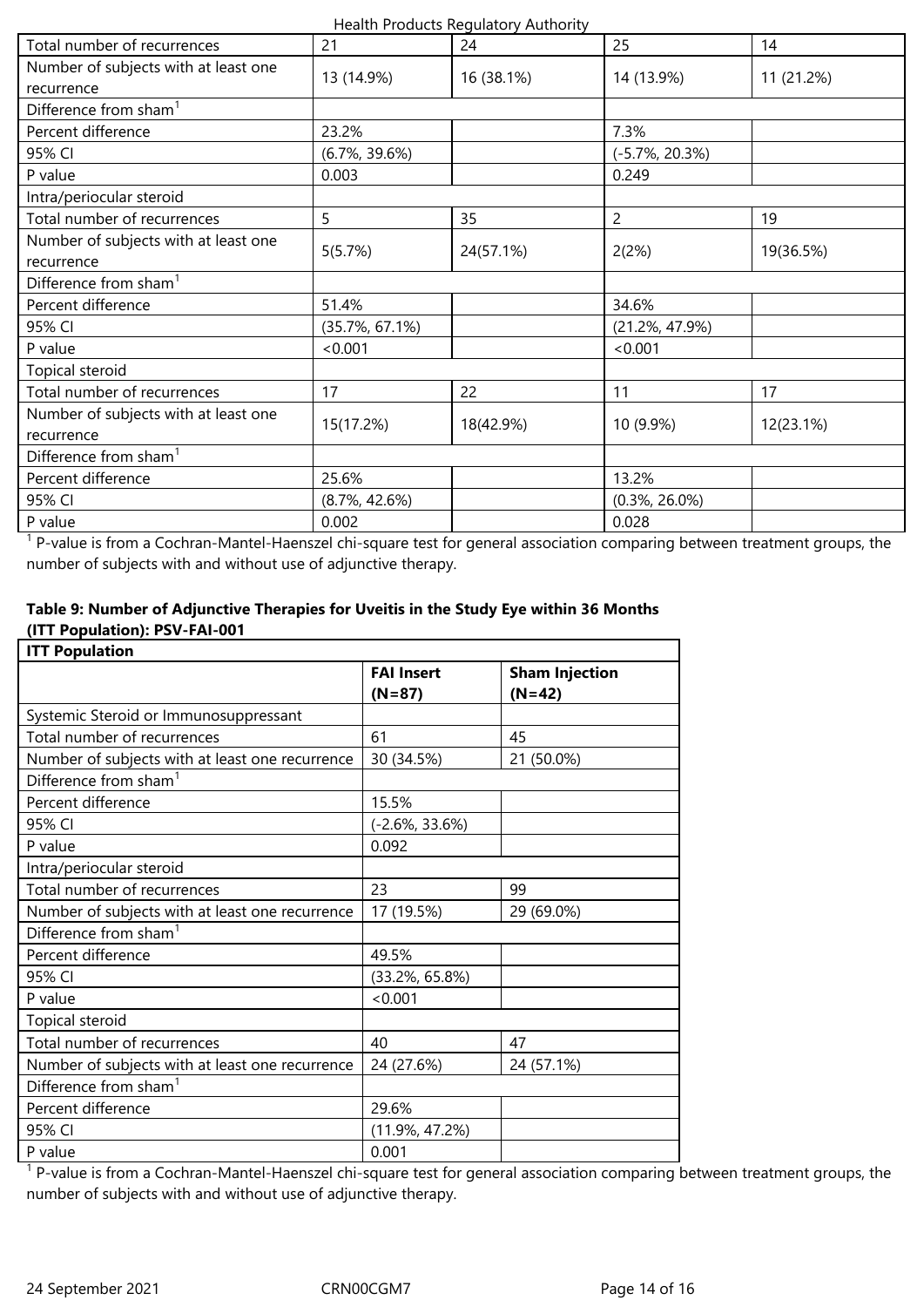Significantly fewer patients treated with ILUVIEN versus sham required adjunctive intra/peri-ocular steroids (19.5% vs 69.0% respectively, p<0.001) or topical steroids (27.6% vs 57.1% respectively, p=0.001). Fewer patients required adjunctive systemic steroid or immunosuppressive therapy (34.5% vs 50.0% respectively, p=0.092).

The European Medicines Agency has waived the obligation to submit results of studies with intravitreally administered fluocinolone acetonide in all subsets of the paediatric population for the treatment of diabetic macular oedema. See Section 4.2 for information on paediatric use.

#### **5.2 Pharmacokinetic properties**

In a human pharmacokinetic study (C-01-06-002, the FAMOUS Study) fluocinolone acetonide concentrations in plasma were below the lower limit of quantitation of the assay (100 pg/mL) at all time points from Day 1 through Month 36. The maximal aqueous humor fluocinolone acetonide concentrations were observed on Day 7 for most of the subjects. Aqueous humor fluocinolone acetonide concentrations decreased over the first 3−6 months and remained essentially the same through Month 36 for subjects who were not retreated. Subjects who were retreated experienced a second fluocinolone acetonide peak concentration similar to that following the initial dose. After retreatment, aqueous humor concentrations of fluocinolone acetonide returned to levels approximately similar to those observed at the time of first treatment.

#### **Figure 4: FA Levels in Human Aqueous Humor in Subjects Receiving 1 ILUVIEN Implant (FAMOUS Study)**



#### **5.3 Preclinical safety data**

Fluocinolone acetonide has been shown to be teratogenic in mice and rabbits following systemic administration. No mutagenicity, carcinogenicity or developmental toxicity data are available for intravitreally administered fluocinolone acetonide. However, intravitreally administered fluocinolone acetonide was not detectable systemically and thus no systemic effects are anticipated.

Local effects (focal degenerative lesions affecting fibers in the posterior polar and posterior cortical regions of the lens) were observed in rabbits at doses of intravitreal fluocinolone acetonide in excess of the clinically used dose. Local effects (focal retinal scarring) were also seen in rabbits treated with both placebo and fluocinolone acetonide containing device. This scarring was not seen clinically in humans and is postulated to be due to anatomical differences between the rabbit and human eye.

#### **6 PHARMACEUTICAL PARTICULARS**

24 September 2021 CRN00CGM7 Page 15 of 16